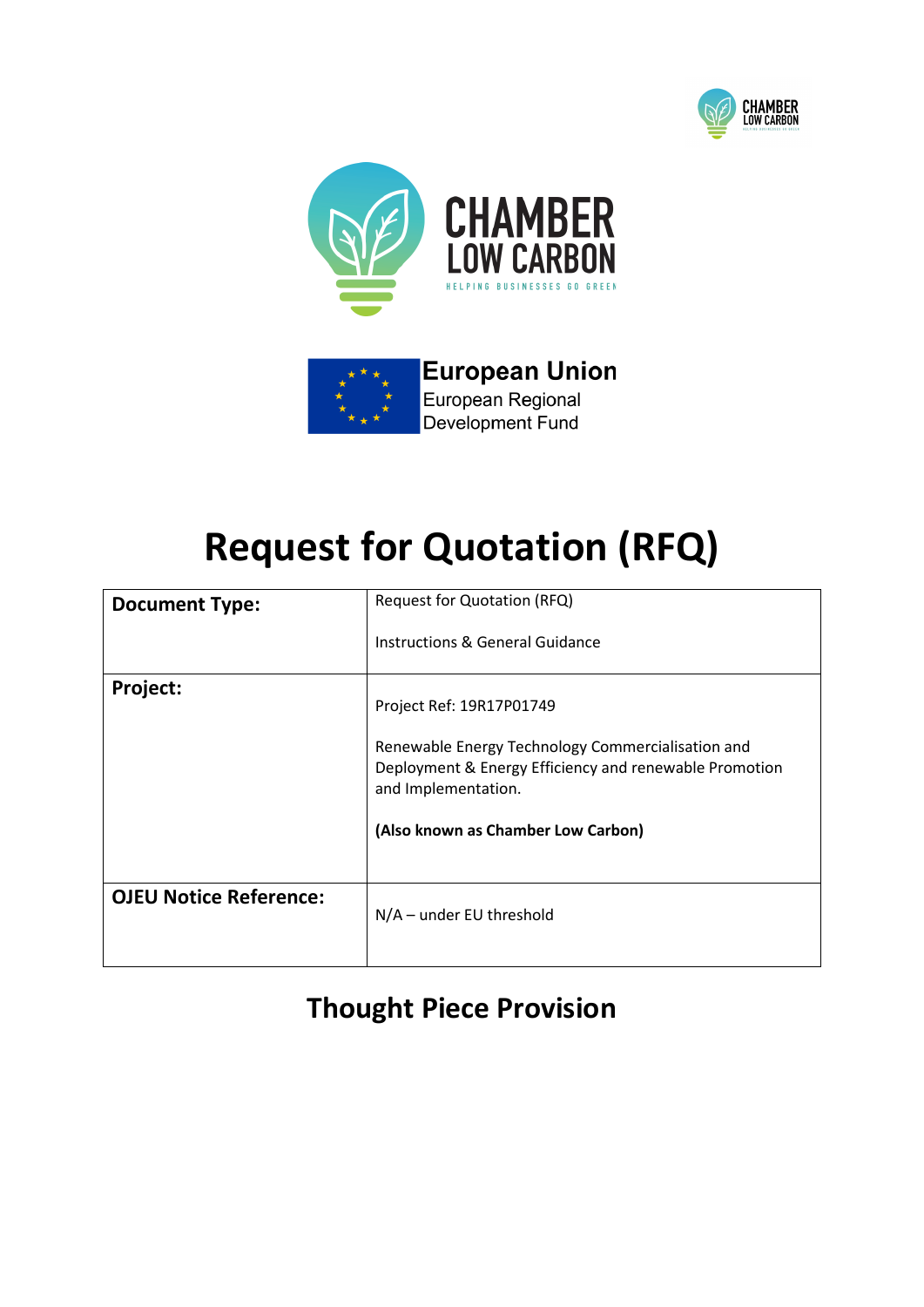

# **Introduction**

East Lancashire Chamber of Commerce is a locally based private sector organization, owned by the members and accredited by the British Chambers of Commerce.

We are committed to helping Pennine Lancashire have a thriving economy. We are active at local, regional and national levels in the influential decision-making bodies, whose programmes and investments, both public and private, determine the environment in which business operates.

We help companies across the area with their productivity, by helping reduce costs, providing qualified advice, train and develop staff, increasing sales and improving profits.

### **Requirement**

East Lancashire Chamber of Commerce has developed a Low Carbon Business Support programme in partnership with North and Western Lancashire Chamber of Commerce, BOOST and Businesswise Solutions Ltd. Funding has been secured from the European Structural & Investment Funds via the Department for Communities and Local Government to provide services to the SME community of Lancashire to:

- Stimulate the take up of energy efficiency measures and reduce greenhouse gas emissions
- Work with Lancashire technology developers who have low carbon technology products that are now "close to market" and need support to move their products to full commercialisation.

# **Total Outputs for the programme (to be delivered by June 2023) are:**

- o **1,275 Enterprises Receiving Support**
- o **60 New Enterprises Receiving Support**
- o **45 Enterprises supported to Introduce New to the Firm Products**
- o **17,250 tonnes of CO2 - Estimated Annual Decrease in GHG**

To compliment and support the delivery partners own Energy and Environment Teams in the marketing and delivery of this programme East Lancashire Chamber of Commerce and Industry is seeking to procure the services of a monthly thought piece content provider for the programme's existing website.

### **Evaluation and Weighting**

The evaluation criteria used to assess all quotations received in response to this brief will be as follows:

- Cost and value for money
- Business capability and experience of the practice that will deliver the service
- Approach to service delivery and quality of service
- Written Testimonials

All quotations will be evaluated on the basis of the "most economically advantageous" proposal. The Chamber is not bound to accept the lowest priced (or indeed any) quotation.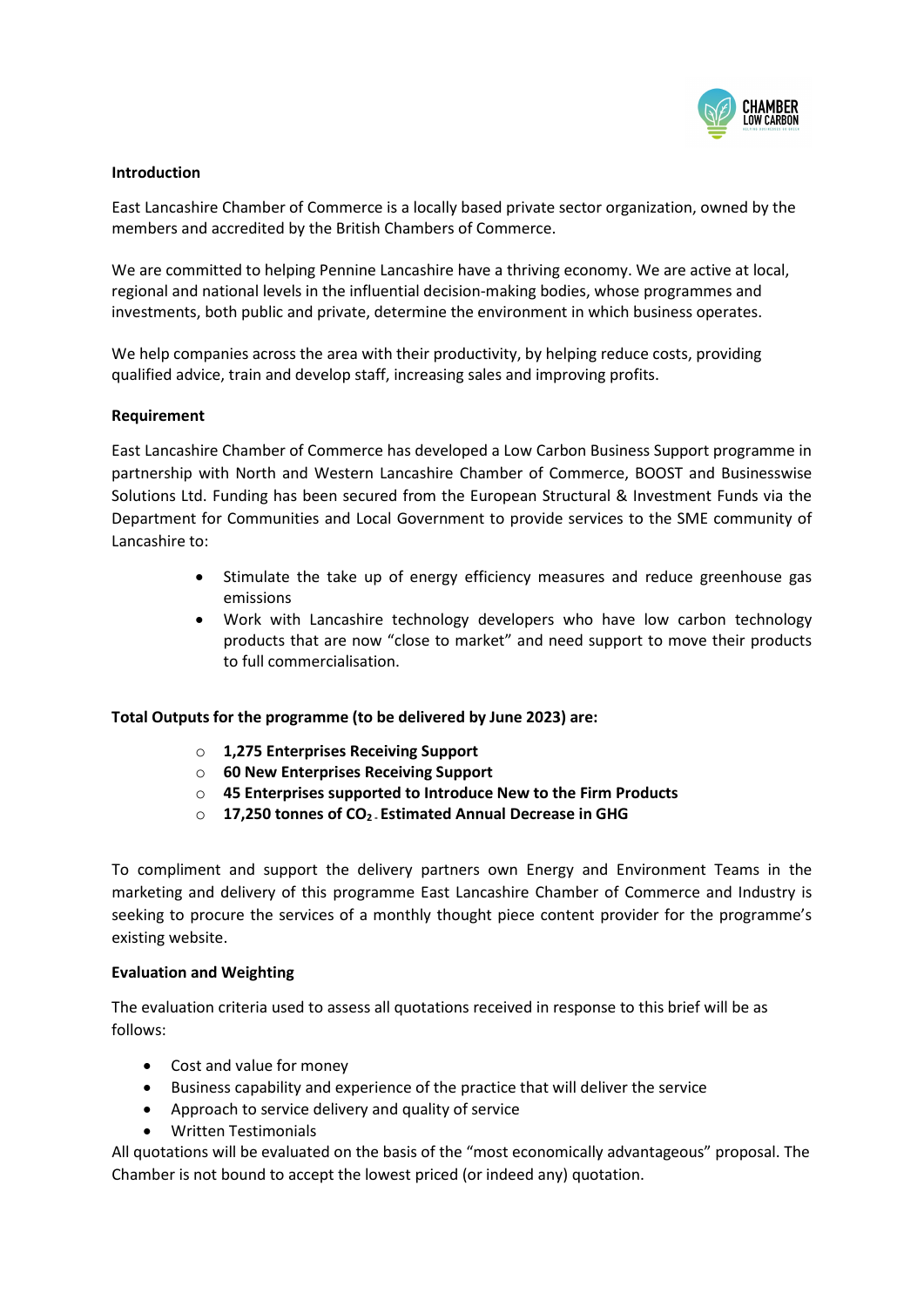

|   | <b>Evaluation Criteria</b>                                                       | Weighting |
|---|----------------------------------------------------------------------------------|-----------|
| 1 | Cost and value for money                                                         | 20%       |
| 2 | Business capability and experience of the practice that will deliver the service | 40%       |
| 3 | Approach to service delivery and quality of service                              | 30%       |
| 4 | <b>Written Testimonials</b>                                                      | 10%       |

The Chamber reserves the right to take into account any other relevant considerations that, in its absolute discretion, it may deem are appropriate.

# **Quotation Response**

To enable the evaluation of your quote please incorporate answers to the following as part of your response:

- a) Please describe your organisation's previous experience of providing services similar to those required by the Chamber.
- b) Please provide details of the personnel who will provide the service and a description of their expertise and experience, within the company or personal testimonials.
- c) Please describe what your approach will be to delivery of the service and the process of gathering the information required. Please include the role of the Chamber and anticipated resource demands on Chamber Staff.
- d) Please comment on what sets your company apart from others.

### **Pricing**

All quotations will be evaluated on the basis of the "most economically advantageous" quote.

Thought Pieces to be provided from August 2020 through to June 2023

The Chamber is not bound to accept the lowest priced (or indeed any) quote; and reserves the right to accept all or any part of the quotation.

All prices quoted shall be the total cost or the provision of the service and support exclusive of Value Added Tax (VAT). No additional expenses will be paid.

### **Required Timetable**

| <b>Process Step</b>                   | <b>Deadline</b>                       |
|---------------------------------------|---------------------------------------|
| Request for quotation advertised      | $1st$ July 2020                       |
| Deadline for questions received       | 12:00 Noon $19^h$ July 2020           |
| Quotations received                   | 12:00 Noon 27 <sup>th</sup> July 2020 |
| Quotation evaluation and notification | 30 <sup>th</sup> July 2020            |

| <b>Deadline</b>                       |  |  |
|---------------------------------------|--|--|
| $1st$ July 2020                       |  |  |
| 12:00 Noon 19h July 2020              |  |  |
| 12:00 Noon 27 <sup>th</sup> July 2020 |  |  |
| 30 <sup>th</sup> July 2020            |  |  |